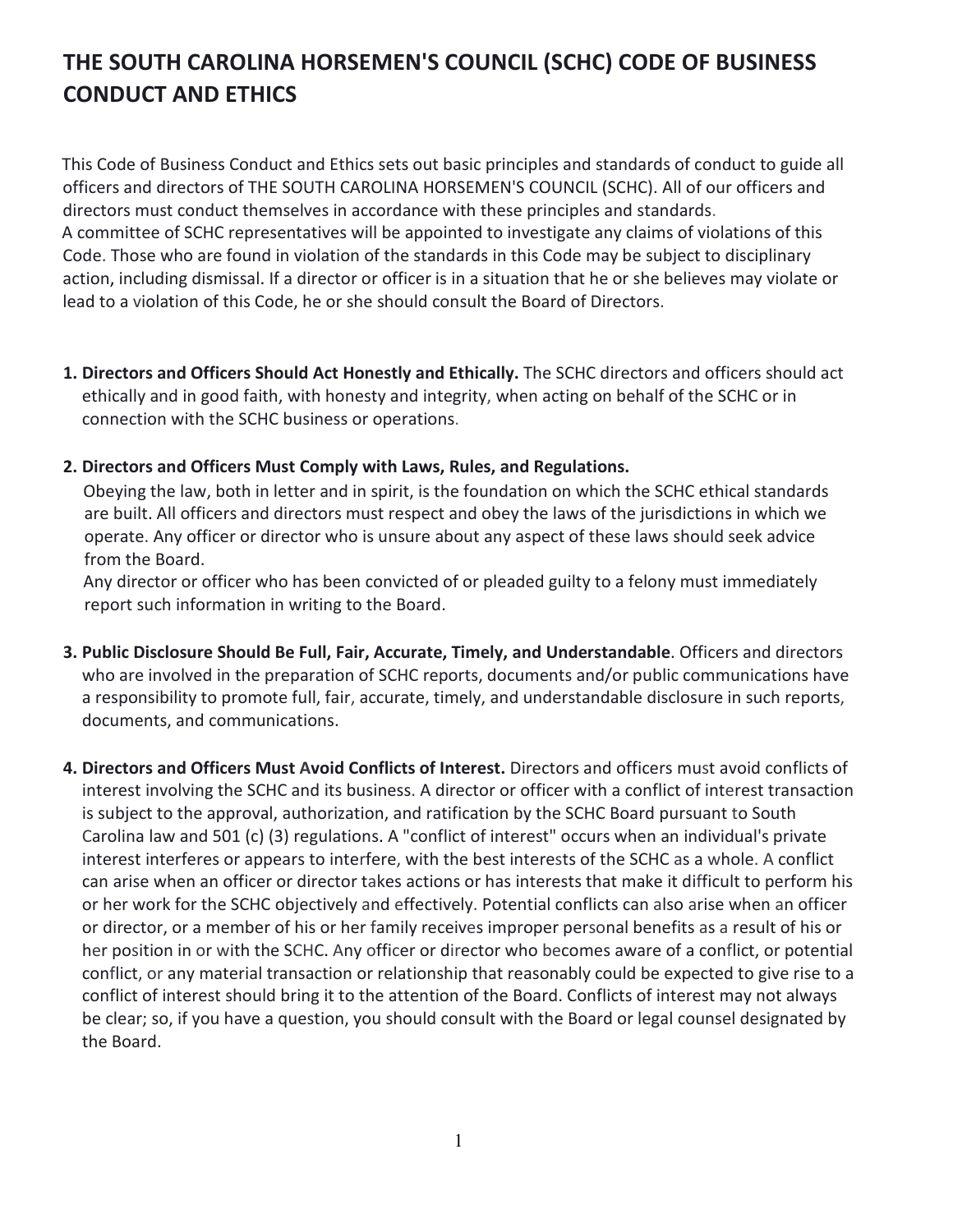- **5. Directors and Officers Must Maintain Confidentiality.** The SCHC officers and directors must maintain the confidentiality of information entrusted or made available to them as confidential, except when disclosure is authorized by law or 501 (c) (3) regulations. That information must not be used for personal advantage.
- **6. Directors and Officers Shall Not Take Corporate Opportunities.** Officers and directors shall not use the SCHC property, information, or position if used to promote a member's business or service or self-interest over the best interest of the SCHC. Officers and directors owe a duty to the SCHC to advance its legitimate interests when the opportunity to do so arises.
- **7. Directors Behavior.** Behavior such as, being disruptive, disrespectful (personal attacks), threatening, disparaging fellow board members, disparaging the SCHC or intentionally or un-intentionally misrepresenting positions, activities or associations which may adversely affect the ability of the council to function towards its vision will invoke censure.
- **8. We Expect Fair Dealing In All Activities.** Each officer and director should endeavor to deal fairly and should not take unfair advantage of anyone through manipulation, concealment, abuse of privileged information, misrepresentation of material facts, or any other intentional unfair-dealing practice in connection with SCHC business. Directors and officers shall deal with current and prospective members, and any individuals with whom the SCHC may conduct business without any discrimination because of race, color, creed, religion, sex, national origin, ancestry, citizenship status, age, marital status, sexual orientation, physical or mental disability, veteran status, liability for service in the Armed Forces of the United States, or any other classification prohibited by applicable laws and regulations.

## **9. Directors and Officers Should Protect and Properly Use the SCHC Assets.**

All officers and directors should protect the SCHC assets and ensure their efficient use. Theft, carelessness, and waste have a direct impact on the SCHC. All SCHC assets should be used for legitimate purposes. SCHC equipment should not be used for non-SCHC business without permission from the Board.

## **10. Waivers of this Code Must Be Approved and Disclosed.**

Any waiver of this Code for officers or directors of the SCHC may be made only by the Board of Directors and will be promptly disclosed as required by law or  $501(c)(3)$  regulations.

*Our Board of Directors shall review this Code periodically to ensure that it addresses new laws and rules and contemporary legal issues. The Board reserves the right to amend the Code in the best interest of SCHC with a majority vote.*